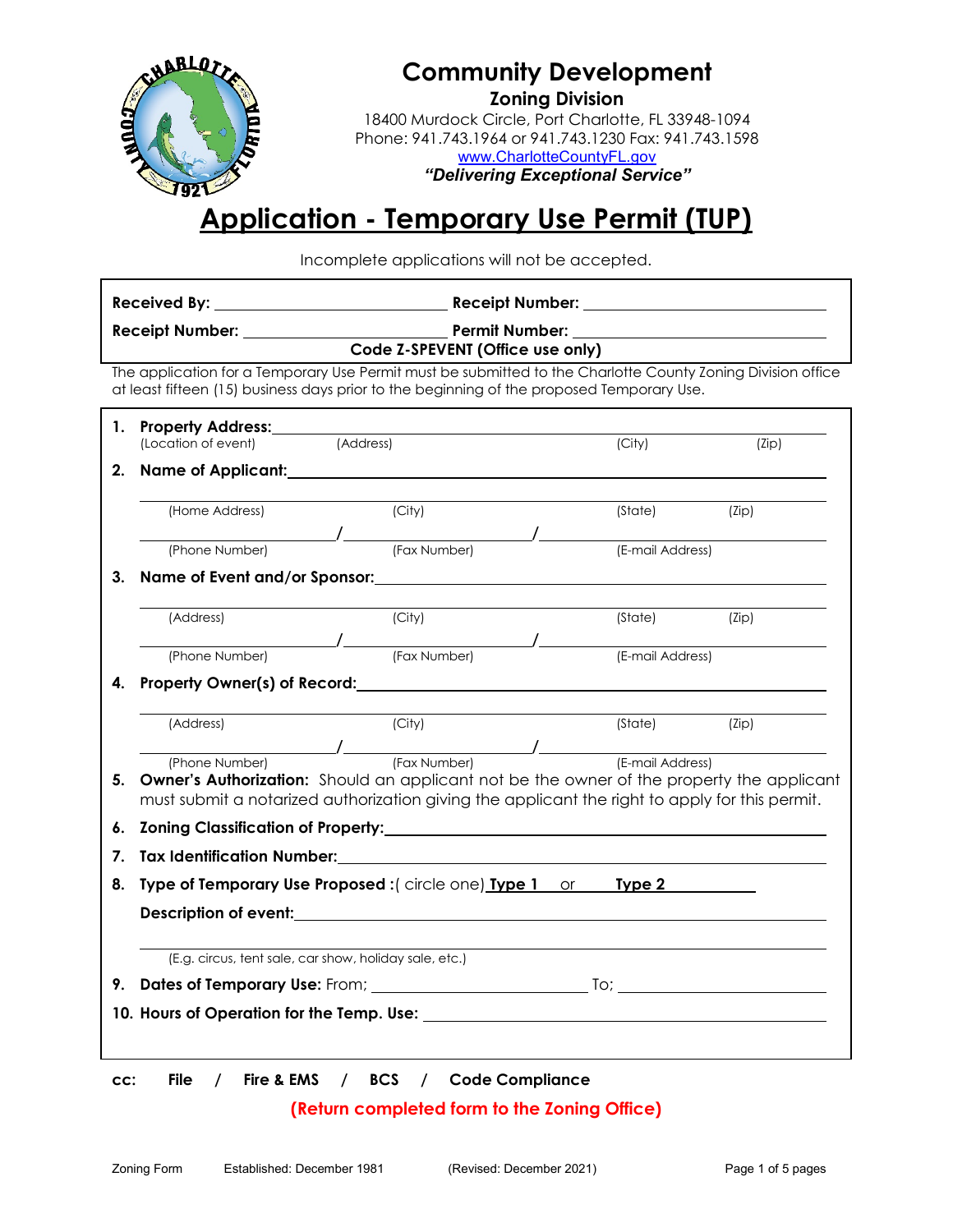

## **Community Development Zoning Division**

18400 Murdock Circle, Port Charlotte, FL 33948-1094 Phone: 941.743-1964 or 941.743.1230 Fax: 941.743.1598 [www.CharlotteCountyFL.gov](http://www.charlottecountyfl.gov/)

**"Delivering Exceptional Service***"* 

# **Temporary Use Permit - Application**

| Special Note: If food will be served at this event applicant must obtain a Sanitation Certificate from the County Health<br>Department prior to issuance of this Temporary Use Permit.                                                                                                                                                                                                                                                                                                                                                                                                                                                                                                                                                                                                 |                                                                                                                                                                                                                                                                                                                                                                                                                                                                                                                                                                                 |  |                                                    |  |  |  |  |  |
|----------------------------------------------------------------------------------------------------------------------------------------------------------------------------------------------------------------------------------------------------------------------------------------------------------------------------------------------------------------------------------------------------------------------------------------------------------------------------------------------------------------------------------------------------------------------------------------------------------------------------------------------------------------------------------------------------------------------------------------------------------------------------------------|---------------------------------------------------------------------------------------------------------------------------------------------------------------------------------------------------------------------------------------------------------------------------------------------------------------------------------------------------------------------------------------------------------------------------------------------------------------------------------------------------------------------------------------------------------------------------------|--|----------------------------------------------------|--|--|--|--|--|
| 11. Type 1 and 2 Permits: The following additional application requirements, if applicable, shall be provided for all<br>type of events:                                                                                                                                                                                                                                                                                                                                                                                                                                                                                                                                                                                                                                               |                                                                                                                                                                                                                                                                                                                                                                                                                                                                                                                                                                                 |  |                                                    |  |  |  |  |  |
|                                                                                                                                                                                                                                                                                                                                                                                                                                                                                                                                                                                                                                                                                                                                                                                        | A letter from the Charlotte County Sheriff's Office (CCSO) setting forth the sheriff's determination whether any additional<br>security or police service is necessary and the arrangement that has been made to accommodate that need; and,                                                                                                                                                                                                                                                                                                                                    |  |                                                    |  |  |  |  |  |
|                                                                                                                                                                                                                                                                                                                                                                                                                                                                                                                                                                                                                                                                                                                                                                                        | A letter from the Charlotte County Fire/EMS Department setting forth a determination on whether any additional fire or<br>rescue service is necessary and whether an arrangement has been made to accommodate that need; and,                                                                                                                                                                                                                                                                                                                                                   |  |                                                    |  |  |  |  |  |
|                                                                                                                                                                                                                                                                                                                                                                                                                                                                                                                                                                                                                                                                                                                                                                                        | If the Event requires a Road Closure for less than a 24-hour period, no public works approval needed. If the Event needs a<br>Road Closure for more than 24-hours (other than Emergency Events), Applicant needs to attach a Maintenance of Traffic<br>(MOT) plan (must be signed by a professional Engineer) with the permit application for the review by Public Works Dept. at<br>least 45 days prior to the event. This will allow us to properly review the application and intimate the agencies and issue a<br>Public Service Announcement (PSA) about the Road Closure. |  |                                                    |  |  |  |  |  |
|                                                                                                                                                                                                                                                                                                                                                                                                                                                                                                                                                                                                                                                                                                                                                                                        | General liability with "CCBCC, 18400 Murdock Cir. P.C. FL 33948" as certificate holder.                                                                                                                                                                                                                                                                                                                                                                                                                                                                                         |  |                                                    |  |  |  |  |  |
|                                                                                                                                                                                                                                                                                                                                                                                                                                                                                                                                                                                                                                                                                                                                                                                        | A copy of the Charlotte County Business Tax Receipt obtained from Charlotte County Tax Collectors office.                                                                                                                                                                                                                                                                                                                                                                                                                                                                       |  |                                                    |  |  |  |  |  |
| Contract for port o-lets from property owner or letter from owner allowing use of the on-site restrooms.                                                                                                                                                                                                                                                                                                                                                                                                                                                                                                                                                                                                                                                                               |                                                                                                                                                                                                                                                                                                                                                                                                                                                                                                                                                                                 |  |                                                    |  |  |  |  |  |
| 12. Site will be cleared of debris at the end of each day or at the end of the event by: (check one)                                                                                                                                                                                                                                                                                                                                                                                                                                                                                                                                                                                                                                                                                   |                                                                                                                                                                                                                                                                                                                                                                                                                                                                                                                                                                                 |  |                                                    |  |  |  |  |  |
|                                                                                                                                                                                                                                                                                                                                                                                                                                                                                                                                                                                                                                                                                                                                                                                        | Waste Management (attach a signed contract) or letter from the owner taking responsibility.                                                                                                                                                                                                                                                                                                                                                                                                                                                                                     |  |                                                    |  |  |  |  |  |
|                                                                                                                                                                                                                                                                                                                                                                                                                                                                                                                                                                                                                                                                                                                                                                                        | Charlotte County Event Center (attach copy of Event Center contract)                                                                                                                                                                                                                                                                                                                                                                                                                                                                                                            |  |                                                    |  |  |  |  |  |
| Charlotte County Fair Grounds (attach copy of Fair Grounds contract                                                                                                                                                                                                                                                                                                                                                                                                                                                                                                                                                                                                                                                                                                                    |                                                                                                                                                                                                                                                                                                                                                                                                                                                                                                                                                                                 |  |                                                    |  |  |  |  |  |
| <b>13. Site Plan Required:</b> Attach a site plan, of an appropriate scale, which illustrates clearly the location, size and placement<br>of all existing structures, property lines, streets, drives, parking lots, as well as any proposed temporary use areas, structures,<br>parking plan, dumpsters, and portable toilets, currently located and proposed to be located on the property for this Temporary<br>Use. Note: unless approved by the Zoning Official, a Temporary Use cannot occupy on-site parking required by the Land<br>Development Regulations to accommodate the ordinary parking requirements of the existing structures and uses on the property.                                                                                                              |                                                                                                                                                                                                                                                                                                                                                                                                                                                                                                                                                                                 |  |                                                    |  |  |  |  |  |
| 14 . Temporary Structures: Temporary structures and stages that cover an area greater than 120 sq. ft. will require a review<br>from the Building Construction Division. Construction documents for the structures shall include a site plan indicating the location<br>of the temporary structure and information delineating the means of egress and the occupant load. The structures shall be located<br>in accordance with the requirements of Table 602 of the Florida Building Code based on the fire-resistance rating of the exterior<br>walls for the proposed type of construction. Temporary structures shall conform to the means of egress requirements of Chapter<br>10 of the Florida Building Code and shall have an exit access travel distance of 100 feet or less. |                                                                                                                                                                                                                                                                                                                                                                                                                                                                                                                                                                                 |  |                                                    |  |  |  |  |  |
| 15. Application Fee and Permit Fee must be submitted at the time of application:<br><b>Temporary Use Application Fees:</b>                                                                                                                                                                                                                                                                                                                                                                                                                                                                                                                                                                                                                                                             |                                                                                                                                                                                                                                                                                                                                                                                                                                                                                                                                                                                 |  |                                                    |  |  |  |  |  |
| Type 1 Permit - (up to 1500 sq. ft.) \$150.00                                                                                                                                                                                                                                                                                                                                                                                                                                                                                                                                                                                                                                                                                                                                          |                                                                                                                                                                                                                                                                                                                                                                                                                                                                                                                                                                                 |  | Type 2 Permit $-$ (1501 sq. ft. and above \$300.00 |  |  |  |  |  |
|                                                                                                                                                                                                                                                                                                                                                                                                                                                                                                                                                                                                                                                                                                                                                                                        |                                                                                                                                                                                                                                                                                                                                                                                                                                                                                                                                                                                 |  |                                                    |  |  |  |  |  |
|                                                                                                                                                                                                                                                                                                                                                                                                                                                                                                                                                                                                                                                                                                                                                                                        |                                                                                                                                                                                                                                                                                                                                                                                                                                                                                                                                                                                 |  |                                                    |  |  |  |  |  |
|                                                                                                                                                                                                                                                                                                                                                                                                                                                                                                                                                                                                                                                                                                                                                                                        |                                                                                                                                                                                                                                                                                                                                                                                                                                                                                                                                                                                 |  |                                                    |  |  |  |  |  |
|                                                                                                                                                                                                                                                                                                                                                                                                                                                                                                                                                                                                                                                                                                                                                                                        |                                                                                                                                                                                                                                                                                                                                                                                                                                                                                                                                                                                 |  |                                                    |  |  |  |  |  |
|                                                                                                                                                                                                                                                                                                                                                                                                                                                                                                                                                                                                                                                                                                                                                                                        |                                                                                                                                                                                                                                                                                                                                                                                                                                                                                                                                                                                 |  |                                                    |  |  |  |  |  |
|                                                                                                                                                                                                                                                                                                                                                                                                                                                                                                                                                                                                                                                                                                                                                                                        |                                                                                                                                                                                                                                                                                                                                                                                                                                                                                                                                                                                 |  |                                                    |  |  |  |  |  |
| <b>Office Use Only:</b>                                                                                                                                                                                                                                                                                                                                                                                                                                                                                                                                                                                                                                                                                                                                                                |                                                                                                                                                                                                                                                                                                                                                                                                                                                                                                                                                                                 |  |                                                    |  |  |  |  |  |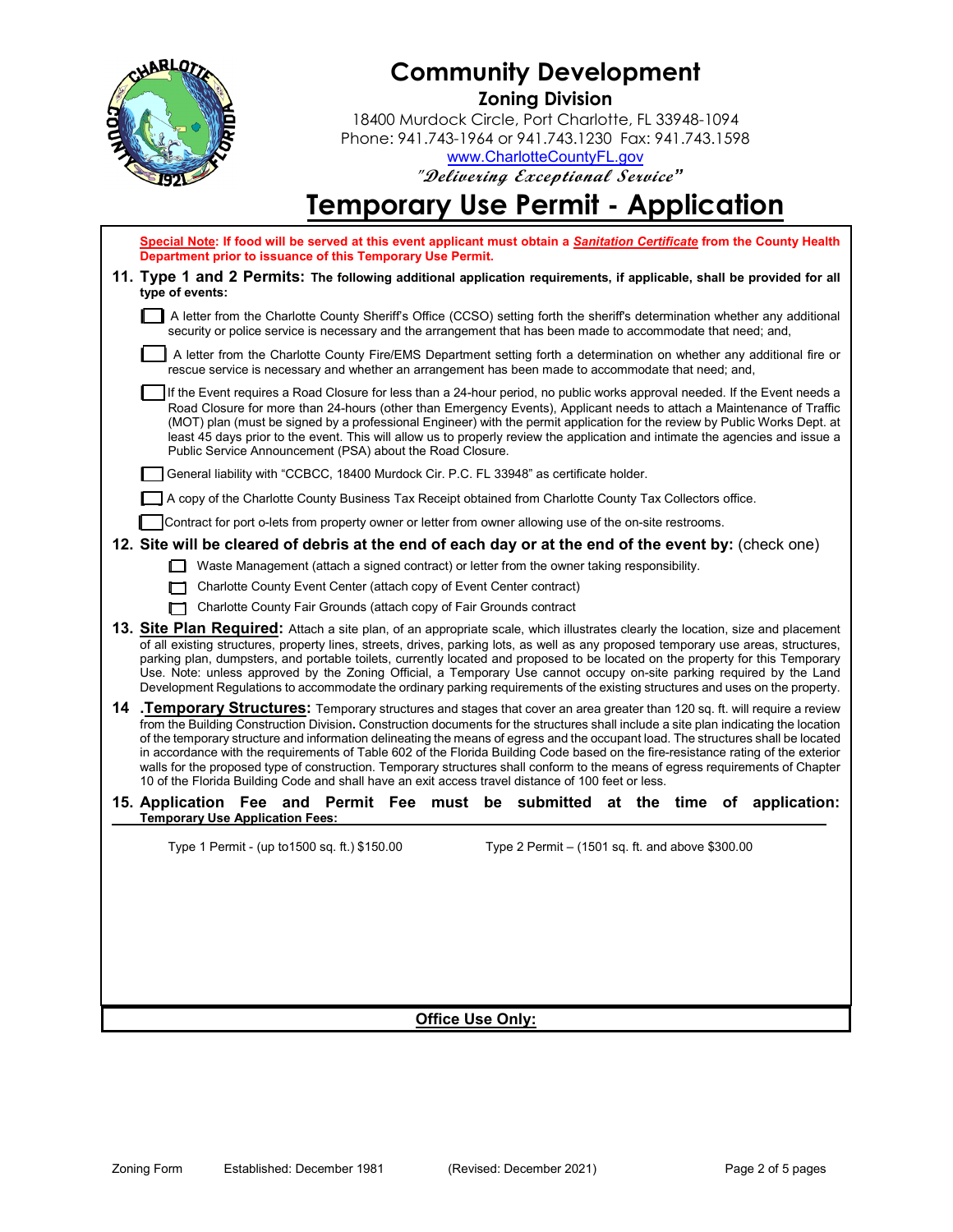

# **Community Development**

**Zoning Division**  18400 Murdock Circle, Port Charlotte, FL 33948-1094 Phone: (941) 743-1964 Fax: (941) 743-1598 www.charlottecountyfl.gov *"***Delivering Exceptional Service***"* 

## **Temporary Use Permit - Application**

### **Affidavit of Applicant**

I, the undersigned, being first duly sworn, depose and say that I am the owner, attorney, attorneyin-fact, agent, lessee or representative of the owners of the majority of the property described and which is the subject matter of the proposed application; that all answers to the questions in this application, and all sketches, data and other supplementary matters attached to and made a part of the application are honest and true to the best of my knowledge and belief. I understand this application must be complete and accurate before the application may be considered, and that if I am not the owner of the property, I have attached a notarized authorization from the owner(s) to submit with this application. I further agree to abide by all requirements for Temporary Uses as set forth in Section 3-9-87 of Charlotte County Code.

| State of                 |                                                                                                                                                                                                                                                                  |  |
|--------------------------|------------------------------------------------------------------------------------------------------------------------------------------------------------------------------------------------------------------------------------------------------------------|--|
|                          | The foregoing instrument was acknowledged before me, by means of $\Box$ physical presence<br>or $\Box$ online notarization, this $\Box$ day of $\Box$ $\Box$ $\Box$ $\Box$<br>by_______________________________who is personally known to me or who has produced |  |
|                          | as identification and who did/did not take an oath.                                                                                                                                                                                                              |  |
|                          |                                                                                                                                                                                                                                                                  |  |
| Signature of Notary      | Signature of Applicant                                                                                                                                                                                                                                           |  |
| Printed Name of Notary   |                                                                                                                                                                                                                                                                  |  |
| <b>Commission Number</b> |                                                                                                                                                                                                                                                                  |  |
|                          | <b>Property Owner's Consent</b>                                                                                                                                                                                                                                  |  |
|                          | I, _______________________________, property owner of __________________________                                                                                                                                                                                 |  |
| (print name)             |                                                                                                                                                                                                                                                                  |  |
|                          | as permitted by the Charlotte County Code, Section 3-9-87, at the aforementioned location.                                                                                                                                                                       |  |
|                          |                                                                                                                                                                                                                                                                  |  |
|                          | The foregoing instrument was acknowledged before me, by means of <b>p</b> physical presence<br>or □ Online notarization, this ____ day of ____________________________,                                                                                          |  |
|                          | as identification and who did/did not take an oath.                                                                                                                                                                                                              |  |
| Signature of Notary      | Signature of Owner                                                                                                                                                                                                                                               |  |
| Printed Name of Notary   |                                                                                                                                                                                                                                                                  |  |
| <b>Commission Number</b> |                                                                                                                                                                                                                                                                  |  |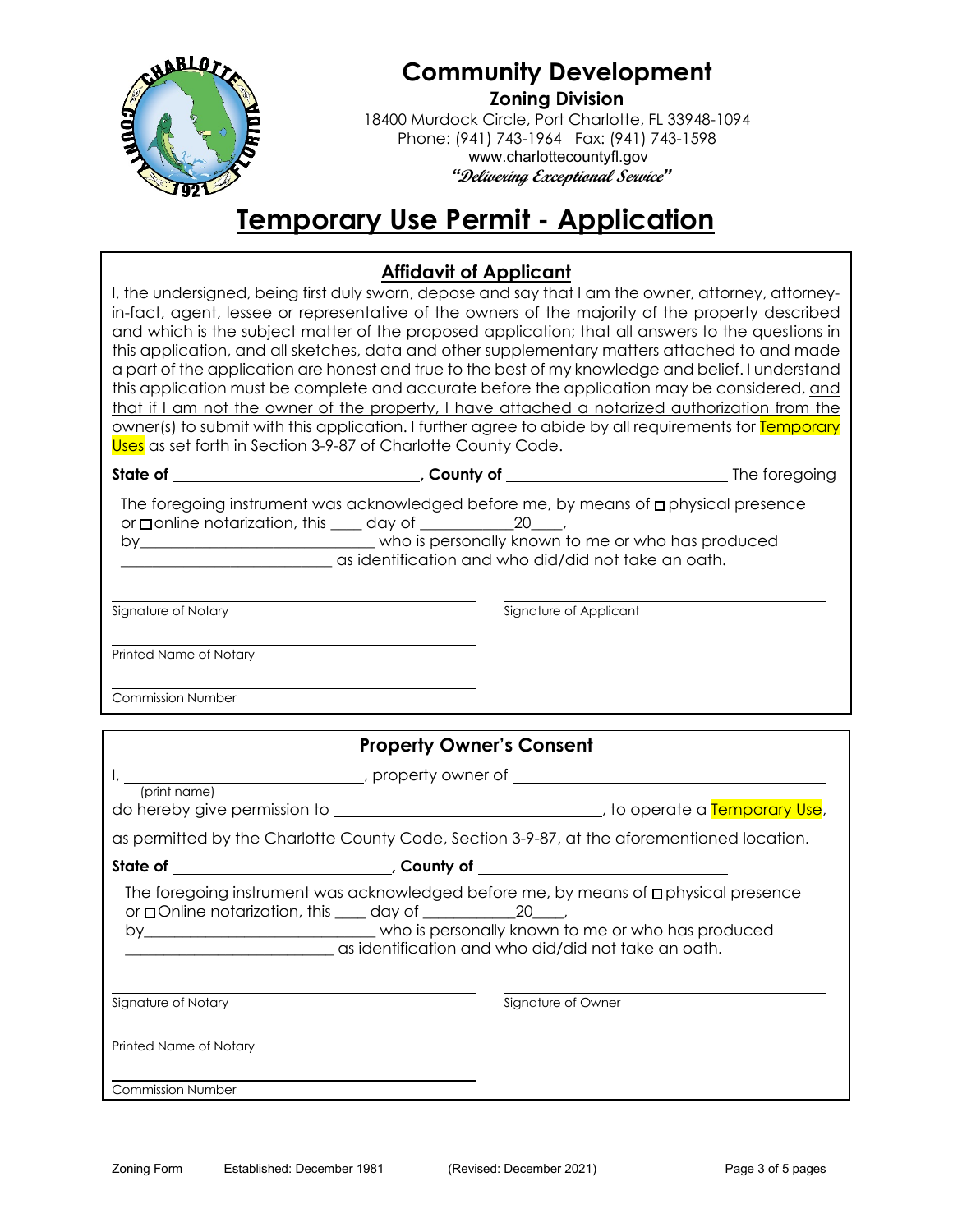

## **Community Development Zoning Division**

18400 Murdock Circle, Port Charlotte, FL 33948-1094 Phone: (941) 743-1964 www.charlottecountyfl.gov *"***Delivering Exceptional Service***"* 

## **Application - Temporary Use Permit**

Please be advised that an application for the following Temporary Use (Special Event) has been made and possibly will be taking place subject to approval by the:

- Charlotte County Sherriff's Department
- Charlotte County Fire/EMS, and
- Charlotte County Public Works

Written description of proposed temporary use, including dates and times:

As per Charlotte County Zoning Code; *Section 3-9-87 Temporary Use Code,* approval signatures are required from the following offices prior to final approval by the Zoning Official.

Charlotte County Sheriff's Office Date Date

Charlotte County Fire/EMS Department Date Date

Charlotte County Public Works Department Date

## **(Return completed form to the Zoning Office)**

**cc: File / Fire & EMS / BCS / Code Compliance**